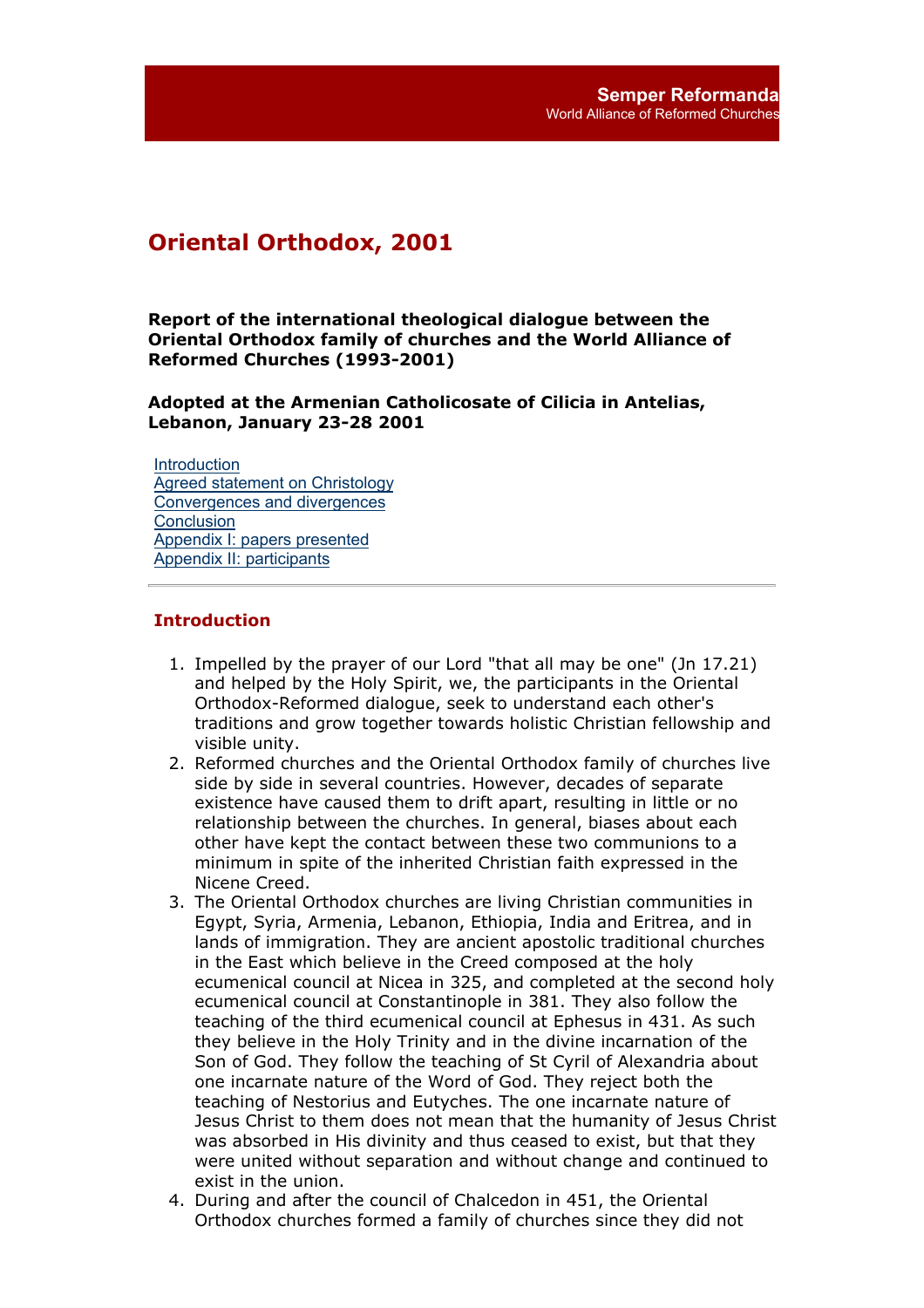accept the condemnation at this council of their St Dioscorus, the successor of St Cyril of Alexandria, and due to differences in expressing the mystery of incarnation of the Son of God. Now the misunderstanding that happened during the Council of Chalcedon is being removed and Christological agreements are being reached among Chalcedonian and non-Chalcedonian churches.

- 11. The World Alliance of Reformed Churches has been involved for about four decades in bilateral theological dialogues with several other world Christian communions. In 1992 the World Alliance of Reformed Churches evaluated the results of bilateral dialogues and reaffirmed the significance of such dialogues for the future relationship of Christian churches in the world.
- 12. The Oriental Orthodox family of churches have been in recent years in theological dialogue with the eastern Orthodox family of churches, the Roman Catholic Church, the Lutheran and Anglican churches. The unofficial dialogue with the eastern Orthodox started in 1964 and became official in 1985.
- 13. Informal conversations and contacts among the Reformed and Oriental Orthodox churches during earlier ecumenical gatherings eventually paved the way for officially organizing such dialogues between these two Christian communions. Unlike the Reformed churches, which have the World Alliance of Reformed Churches as a structure to promote international fellowship, the autocephalous Oriental Orthodox churches participating in this dialogue (namely, the Coptic Orthodox Church, the Syrian Orthodox Church of Antioch, the Armenian Apostolic Church [Catholicosate of All Armenians in Holy Etchmiadzin and Catholicosate of Cilicia in Antelias], the Ethiopian Orthodox Tewahedo Church and the Malankara Orthodox Syrian Church) do not have such a central structure, hence the decision to engage in conversations with the Reformed Christians had to be agreed to by each of the Oriental Orthodox churches. After an informal assurance that these churches were open to dialogue with the Reformed family, a formal letter of invitation was sent out by the general secretary of the World Alliance of Reformed Churches to the head of each of the churches in November 1991. In his letter the general secretary indicated that Reformed Christians were engaged in several other bilateral dialogues and that they were committed to work for Christian unity.
- 14. Such contacts and conversations led to a first meeting on August 27 1992 among a group of authorized representatives of the Oriental Orthodox churches and representatives of the World Alliance of Reformed Churches at the Ecumenical Centre, Geneva, Switzerland, on the occasion of the central committee meeting of the World Council of Churches. This meeting was co-chaired by His Holiness Pope Shenouda III, Pope of Alexandria and Patriarch of the See of St Mark, and Dr Milan Opocensky, then general secretary of the World Alliance of Reformed Churches.
- 15. The representatives of both families were of the opinion that they and their respective churches were enthusiastic about the possibility of engaging in dialogue and were committed to pursuing it with all sincerity and prayer so that these two families could move towards greater Christian fellowship. An invitation graciously extended by His Holiness Pope Shenouda III to hold the first meeting at Anba Bishoy Monastery, Wadi-EI-Natroun, Egypt, from May 2 to 5 1993 was accepted, and the meeting was held accordingly.
- 16. Subsequent meetings were held at "Kerk en Wereld", Driebergen, The Netherlands from September 10 to 15 1994, at the invitation of the Netherlands Reformed Church; at the Sophia Center, Orthodox Theological Seminary, Kottayam, India from January 10 to 15 1997,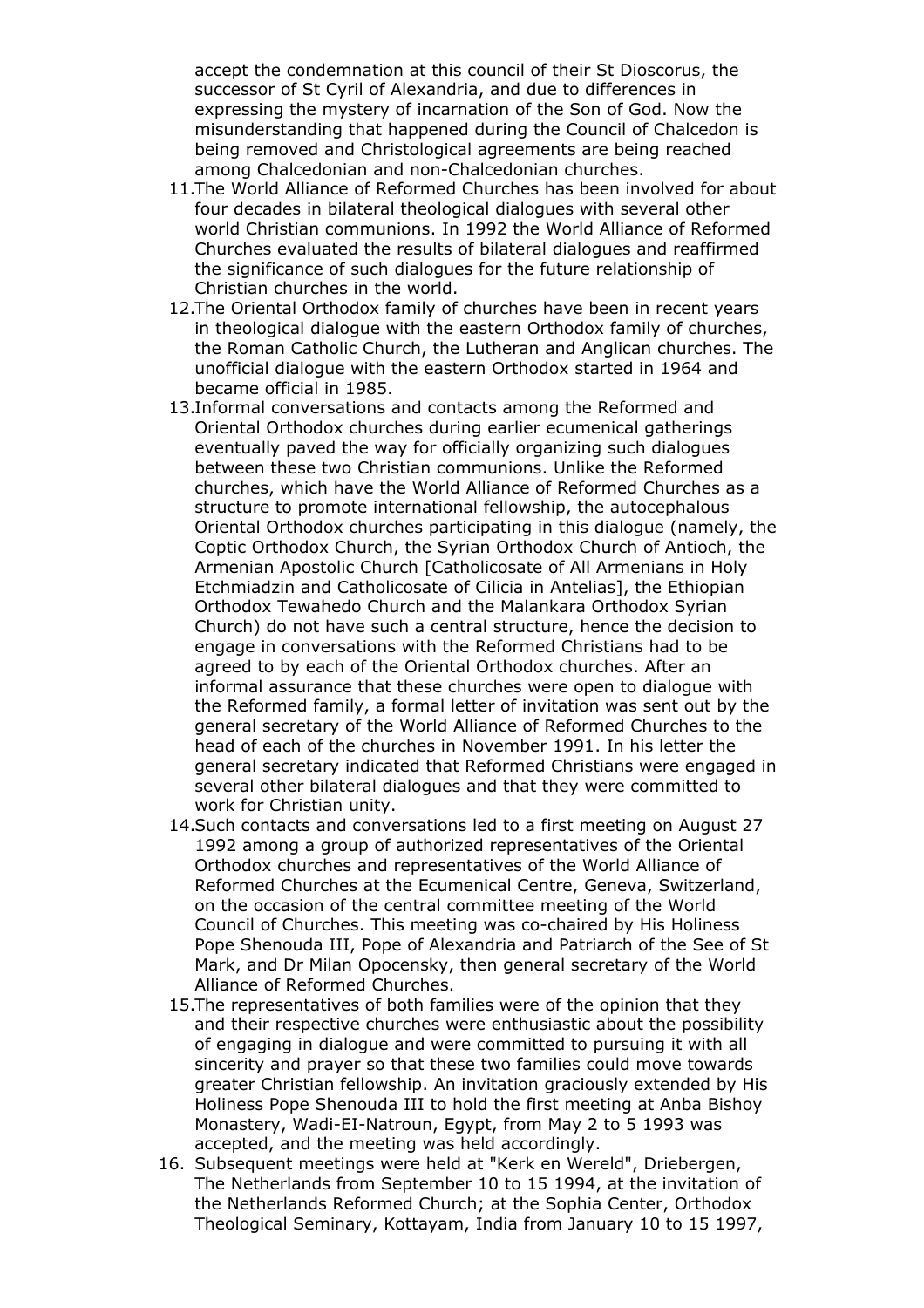at the invitation of His Holiness the Catholicos Moran Mar Baselios Mar Thoma Matthews II of the Malankara Orthodox Syrian Church; and at Union Theological Seminary and the Presbyterian School of Christian Education, Richmond, Virginia, USA from January 10 to 15 1998, at the invitation of the Presbyterian Church (USA) and UTS/PSCE; at St Ephrem Syrian Orthodox Seminary, Ma'arat Saydnaya, Syria from January 10 to 15 1999, at the invitation of His Holiness Moran Mar Ignatius Zakka I, Syrian Orthodox Patriarch of Antioch and all the East, at the Carberry Tower conference center, Musselburgh, Scotland from January 11 to 15 2000, at the invitation of the Church of Scotland, and at the Armenian Catholicosate of Cilicia, Antelias, Lebanon from January 23 to 28 2001, at the invitation of His Holiness Catholicos Aram I, where this report was presented and discussed and then submitted for consideration, as the result of the seven sessions of the dialogue, to the churches represented on both sides of the dialogue. During these conversations both families were informed and challenged in the process of mutual understanding and listening to each other.

- 11. The Oriental Orthodox churches, living in the eastern tradition, and the Reformed churches, originating from the western Latin tradition, have inherited different doctrinal approaches to the mystery of God, accompanied by differences and some misunderstandings of each other's positions. Therefore, the objective of the dialogue has been to create an atmosphere of openness and sincerity in order to facilitate our witness to the Lord Jesus Christ, in accordance with the apostolic faith in the face of contemporary realities. So the dialogue started by dealing with the understanding of scripture and tradition in each other's churches. But such a search was connected to the mission and ministry of the church today. Needless to say, the progress has been slow, but also productive.
- 12. One of the highlights of these dialogues has been the adoption, at the session in Driebergen, The Netherlands, on 13 September 1994, of the agreed statement on Christology emerging from the biblical teaching and the patristic roots to which both the partners in dialogue owe their allegiance. This statement is reproduced below:

## **Agreed statement on Christology**

#### **Introduction**

13. In our search for a common understanding of differences in Christology that have existed between us, we have thought it appropriate to focus upon the Formula of Union, AD 433. This formula represents an agreement reached by Antioch and Alexandria following the Third Ecumenical Council in 431, and as such, provides a common point of departure for both parties. We find the interpretations in this agreement to be in accord with the Christological doctrines in both of our traditions.

#### **Agreed Statement**

14. "We confess our Lord Jesus Christ, the only-begotten Son of God, perfect in divinity and perfect in humanity consisting of a rational soul and a body, begotten of the Father before the ages according to hisdivinity, the Same, in fullness of time, for us and for our salvation, born of the Virgin Mary, according to hishumanity; the Same, consubstantial with the Father, according to hisdivinity. For a union had been made of two natures. For this cause we confess one Christ,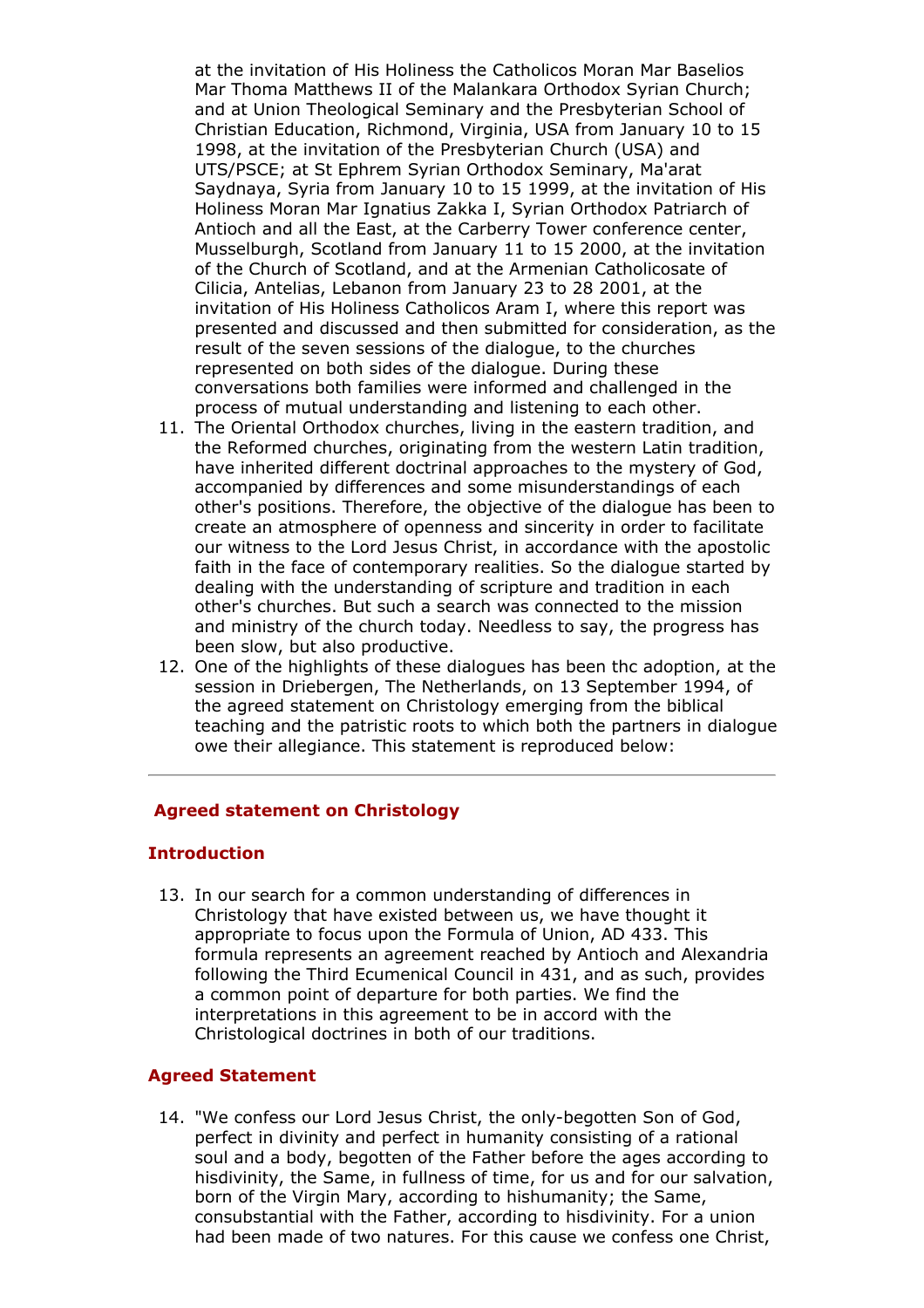one Son, one Lord.

- 15. "In accordance with this sense of the unconfused union, we confess the holy Virgin to be Theotokos, because God the Word became incarnate and was made human, and from the very conception united to himself the temple taken from her. As to the expressions concerning the Lord in the Gospels and Epistles, we are aware that theologians understand some as common, as relating to one Person, and others they distinguish, as relating to two natures, explaining those that befit the divine nature according to the divinity of Christ, and those of a humble sort according to hishumanity." [Based on the Formula of Union, AD 433]
- 16. The four adverbs used to qualify the mystery of the hypostatic union belong to our common Christological tradition: "without commingling" (or confusion) (*asyngchytos*), "without change" (*atreptos*), "without separation" (*achoristos*),and "without division" (*adiairetos*). Those among us who speak of two natures in Christ are justified in doing so since they do not thereby deny their inseparable, indivisible union; similarly, those among us who speak of one united divine-human nature in Christ are justified in doing so since they do not thereby deny the continuing dynamic presence in Christ of the divine and the human, without change, without confusion.
- 17. Both sides agree in rejecting the teaching which separates or divides the human nature, both soul and body in Christ, from his divine nature or reduces the union of the natures to the level of conjoining. Both sides also agree in rejecting the teaching which confuses the human nature in Christ with the divine nature so that the former is absorbed in the latter and thus ceases to exist.
- 18. The perfect union of divinity and of humanity in the incarnate Word is essential for the salvation of the human race. "For God so loved the world, that he gave his only Son, that whosoever believeth in him should not perish, but have everlasting life." (Jn 3.16 KJV)

## **Conclusion**

- 19. In offering this statement, we recognize the mystery of God's act in Christ and seek to express that we have shared the same authentic Christological faith in the one incarnate Lord.
- 20. We submit this statement to the authorities of the Oriental Orthodox churches and to the executive committee of the World Alliance of Reformed Churches for their consideration and action.

Signatures of co-chairmen on behalf of the representatives of the two church families:

His Grace Metropolitan Bishoy, general secretary of the Holy Synod of the Coptic Orthodox Church

Rev. Dr Milan Opocensky, general secretary of the World Alliance of Reformed Churches

## **Convergences and divergences on tradition and holy scripture, theology, church and mission, priesthood/ministry and sacraments**

21. The particularity of the various dialogue sessions has been retained in the presentation of the third part of this report. This third part is organised on the basis of the themes addressed during these sessions. Thirty papers were presented, commented upon, discussed and analysed. Despite a variety of differences in the views of the two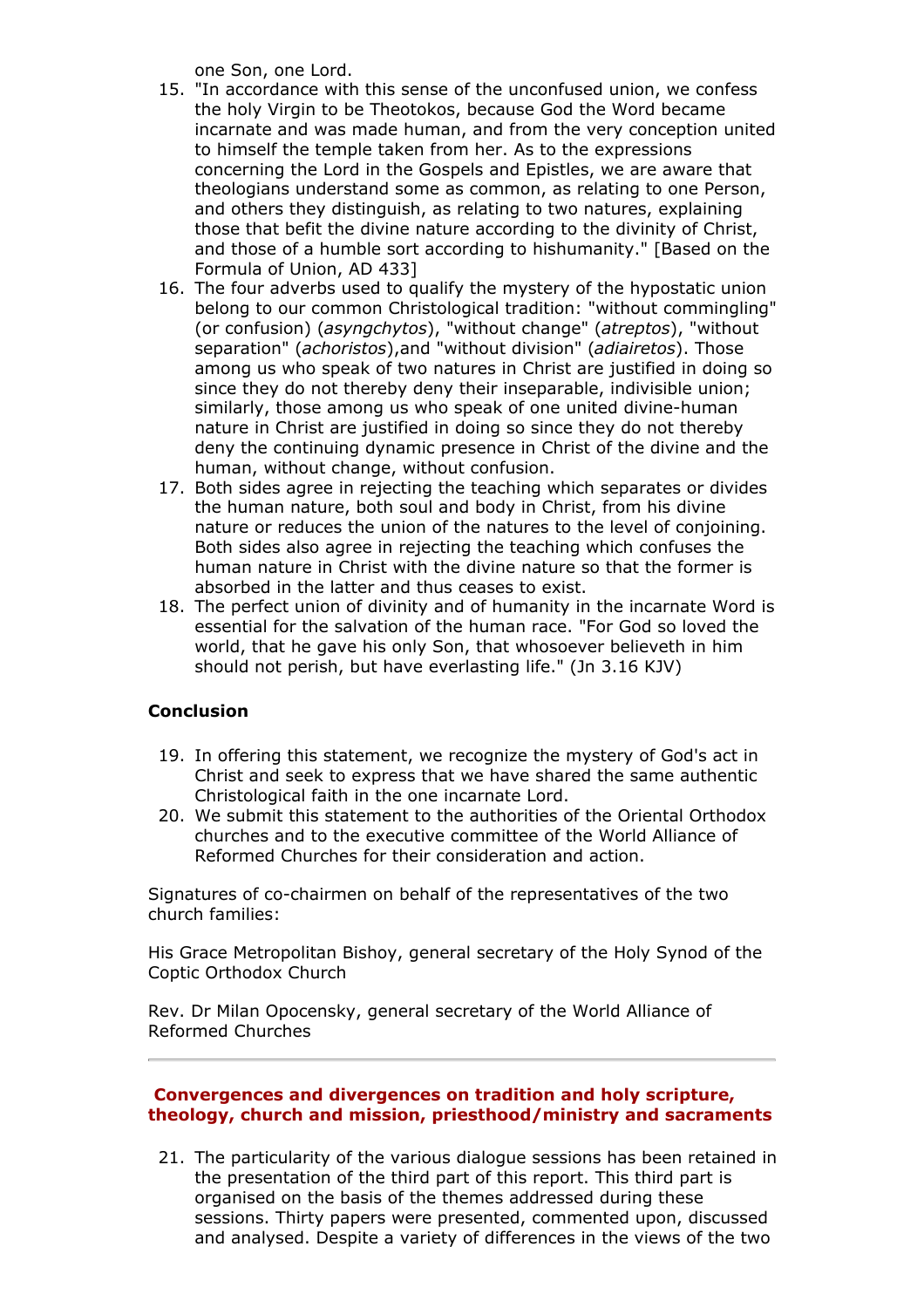sides, areas of convergence have emerged.

## **Tradition and holy scripture**

22. The understanding of tradition and holy scripture by the two families was extensively discussed during the first, second and third sessions of the dialogue.

## **The Oriental Orthodox view**

23. The Oriental Orthodox distinguish the tradition of the entire church regarding matters of faith from local traditions of the various churches. They understand both tradition and holy scripture as constituting one reality emerging from the continuing life of the church. Tradition must be essentially in agreement with the intention of holy scripture, and the authority of the fathers of the church is recognized from their acceptance by the church as a whole.

## **The Reformed view**

While the Reformed churches respect the position of the Oriental 24. Orthodox churches, they affirm the normative character of holy scripture, which itself embodies the "tradition", in the sense of what was received and handed down by the apostles (apostolic testimony). The Reformed churches affirm a critical distance of holy scripture in relation to "traditions", in the sense of teachings, practices, customs and interpretations *of* or *alongside* the one scriptural tradition. Hence, the church must always examine and reform its traditions in the light of holy scripture.

# **Areas of emerging convergence**

- 25. Both sides acknowledge the deep relationship between the early traditions (the total life) of the church, as guided by the Holy Spirit, and the emergence of holy scripture. The incarnate Word of God is both the source and the judge of the tradition and the holy scripture of the church which bear witness to him.
- 26. Both sides agreed on the normative function of holy scripture for the life of the church. The Word incarnate makes use of human means, including human language and culture. So holy scripture and its correct interpretation, guided by tradition, witnesses to the Word of God in our different contexts.

# **Areas needing further clarification**

- 27. It was recognized that the following areas need to be further clarified:
	- Concepts of history and revelation, with special attention to the 18th and 19th centuries historical-critical Bible study in the Reformed understanding
	- Methods of interpreting holy scripture and evaluating tradition
	- How our historical contexts affect our understanding of holy scripture
	- The question of canonical books in our respective traditions
	- Understanding of the holy scripture: its authority and its inspiration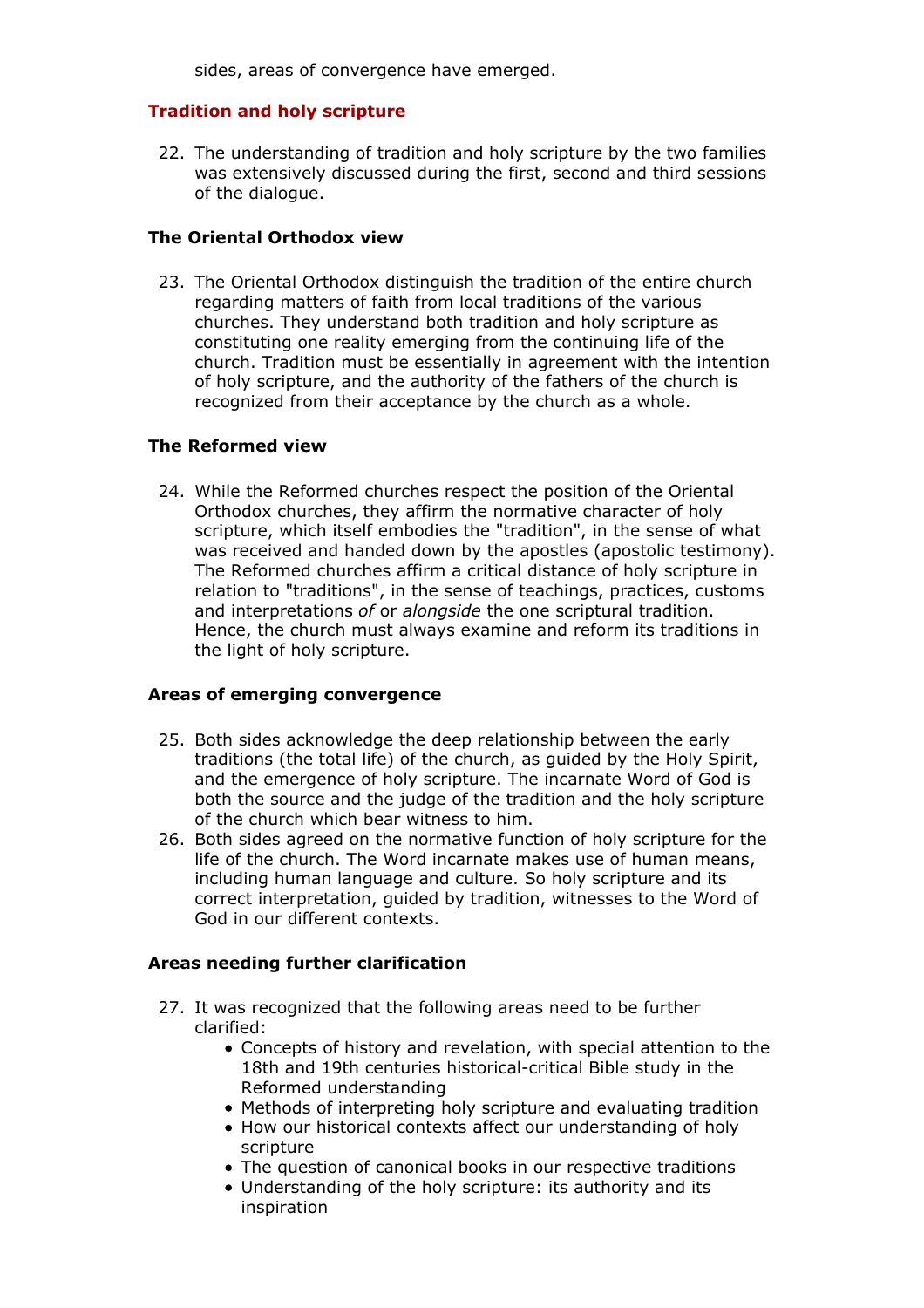# **The role of the theologian in the Christian community**

- 28. The role and function of theology and the theologian in the community was discussed at the third session. The two families affirm that
	- Almighty God's eternal divine essence cannot be comprehended. Human reason can approach God only when illumined by the Holy Spirit, through prayers and holy scripture.
	- Theology is not only an act of thinking but should be practically related to life and to our salvation.
	- A Christian theologian is one who is rooted in the faith community and nurtured by it.
	- Theologians are called upon to express the beauty and splendour of the divine presence in their theological work. Story and poetry, music and iconography, art and architecture, rites and rituals have been used in various Christian traditions precisely to bring out this aesthetic dimension of theology.
	- Our ultimate goal to reach a common theological understanding which is rooted in our Lord Jesus Christ, is based on the holy scriptures, and is related to the needs and sufferings of humanity at large.

The nature of the church and her mission

29. The nature of the church and her mission were among the themes discussed in the first and the fourth sessions. The Oriental Orthodox and the Reformed participants prepared statements expressing their views regarding this topic.

# **The Oriental Orthodox view**

- 30. Regarding the church, the Oriental Orthodox affirm that the church is built on the foundation of the apostles and prophets, and Jesus Christ is the chief cornerstone. We believe in one, holy, catholic, and apostolic church. Many names have been given to the church to describe her nature and mission. Some of these names are:
	- The people of God (1 Pet 2.9)
	- The mother of the believers (Gal 4.31)
	- The body of Christ (I Cor 12.27)
	- The new creation in Christ (2 Cor 5.17)
	- The bride of Christ (Rev 19.7; Mt 9.14-15)
	- The dwelling place of Christ (Eph 2.21)
	- The house of faith and salvation (2 Pet 3.20-21)
	- The community of love and joy (I Jn 3.14,16; 4.7,8)
	- The communion of saints (Heb 12.1)
	- The temple of the Holy Spirit (2 Cor 6.19)
	- The church of the first-born (Heb 12.23)
	- The icon of heaven (Heb 8.5-6)
- 31. Unity is a natural characteristic of the church which reflects her unity with the triune God: Father, Son, and Holy Spirit. There is one body, one Spirit, one Lord, one faith, and one baptism.
- 32. Unity in Christ harmonizes the diverse gifts of the Holy Spirit in our different contexts. The continuity of the church in Christ is maintained and guided by the Holy Spirit through the holy tradition and the apostolic succession. The renewal of the church is a constant growth and joy in this new life.
- 33. Regarding mission, the Oriental Orthodox affirm that the church, as the living body of Christ, constantly called together and renewed by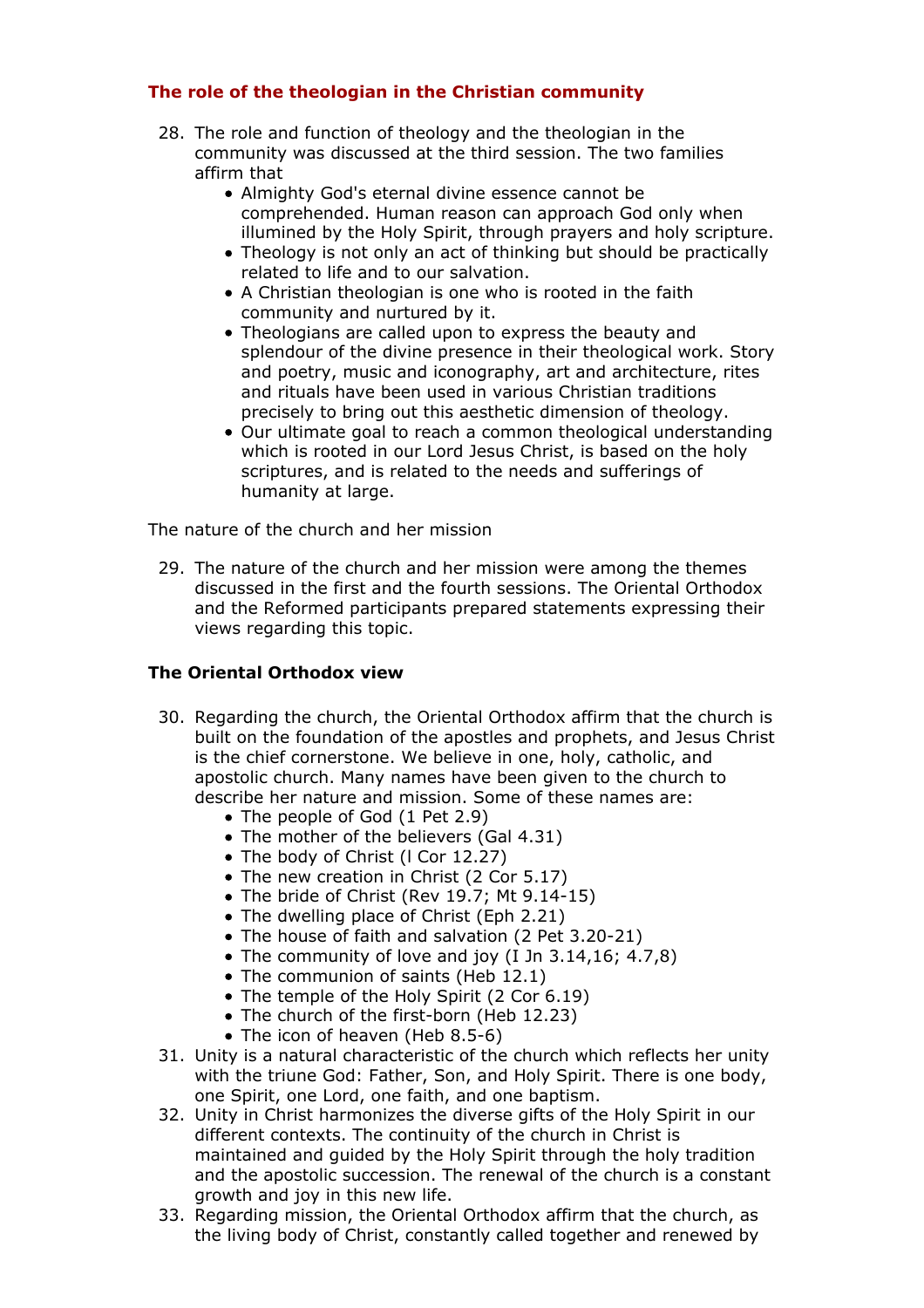the Holy Spirit, worships the triune God on behalf of all God's creation. This is mission in its totality. The good news (gospel) of Jesus Christ crucified and risen is the heart of the worshipping community. The church announces the gospel of life in diverse ways, always respecting the norm of God's love and compassion for the world. Proclamation of the Word of God is directed to bring about and foster the signs of the rule of God in human history. The good news of the redeeming sacrifice of Jesus Christ is proclaimed with the aim of bringing salvation to those who believe in him and are baptized in the name of the Holy Trinity. The church's prayer and pastoral care, struggle for justice and search for communion are all vital expressions of her participation in the mission of Jesus Christ, her Lord and Saviour. This redeeming mission calls upon members of the body of Christ to refrain from all forms of aggression and cultural domination in the name of Christ, and instead, to encourage healing and forgiveness, justice and human dignity, peace and mutual respect among all the peoples on earth. Our freedom in Christ as children of God enjoins us to be compassionately open to all human initiatives for realizing God's will for the created world. The ultimate form of the church's mission is to carry the whole creation in all its brokenness and misery before the transforming presence of the triune God in a perpetual act of praise and thanksgiving.

## **The Reformed view**

- According to the Reformed tradition the church is called together by 34. Jesus Christ to be his body in the world through worship, service and witness. Together with believers through the ages, the Reformed confess that Jesus Christ is Lord, and in him is their hope and peace. United by the Spirit to the risen Christ, our participation in the mission of the triune God flows out in service and witness to the world. Confessing the lordship of Jesus Christ over the church and the whole world, we affirm that we are called not for our benefit alone but for mission and service in the ministry of reconciliation. In response to that call we participate in the mission of the triune God, through which God is at work redeeming and perfecting the whole of creation. As we grow into the likeness of the triune God, we are conscious that we are called to grow in fellowship with those who confess the name of Christ, and also to join and welcome those of other faiths and worldviews who work in God's mission. In order to communicate the Christian faith, we have the task of translating the message in different cultural contexts, in ways which are both appropriate and authentic. This is an ongoing task which involves both teaching and listening, a task done in obedience to Christ who draws everything together in him.
- We are aware that we have sinned and fallen short of all that God 35. calls us to do and to be. However, recognizing the power of God's forgiveness, and confident that God will reconcile all things in heaven and earth, we press on in hope towards the goal where every tear will be wiped from every eye and God will be all in all (Rev 21.4; 1 Cor. 15.28)

#### **Areas of emerging convergence**

36. transcends any attempt to describe it in purely historical or sociological terms. Biblical teachings, and titles and images of the church contained therein testify to the church's origin in the eternal purpose of God. Participating in the mission of Christ, the church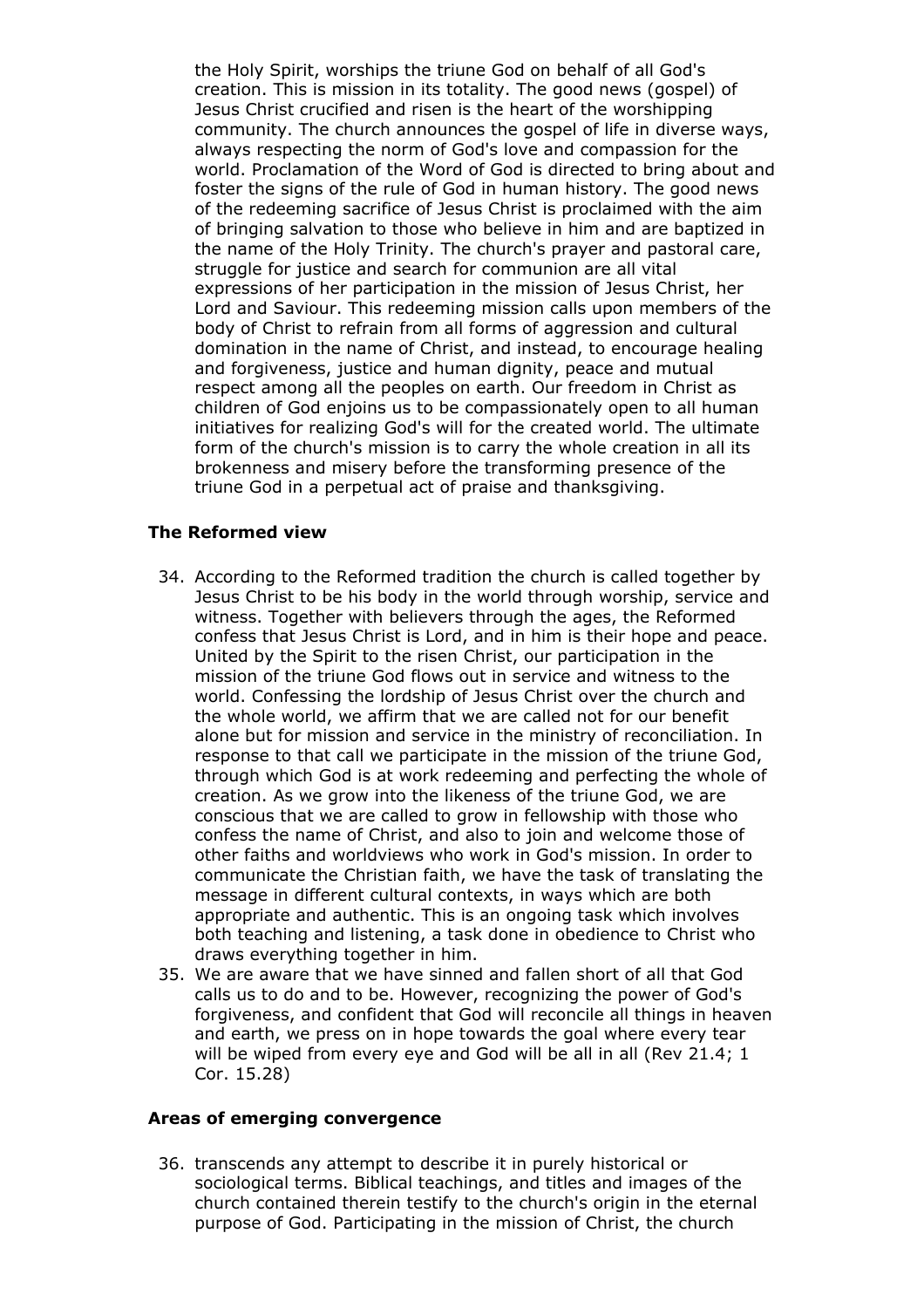announces the gospel of life for the healing and redemption of all humanity.

# **Priesthood/ministry**

37. The fifth session of the dialogue was devoted to discussion of priesthood/ministry. It included papers and discussion on the understanding of this topic as well as the identification of points of agreement and disagreement on this matter.

# **The Oriental Orthodox understanding**

- 38. The Oriental Orthodox churches understand priesthood to be one of the seven sacraments of the church. It is a divine order and calling instituted by the Lord Jesus Christ when he ordained his twelve apostles: "Then Jesus said to them again: Peace be with you! As the Father has sent me, I also send you. And when he had said this, he breathed on them, and said to them, receive the Holy Spirit. If you forgive the sins of any, they are forgiven; if you retain the sins of any, they are retained:" (Jn 20.21- 23). Also, during the Last Supper the Lord Jesus Christ gave his body and blood to the apostles and ordered them "do this in remembrance of me" (1 Cor 11.24). This divine command of celebrating the holy eucharist with bread and wine links our priesthood to the priesthood of Melchizedek through Christ who is the High Priest forever after the order of Melchizedek. (Heb 6.20)
- 39. Priesthood in the Old Testament The early patriarchs such as Noah, Abraham, Isaac and Jacob offered sacrifices as the priests of the Lord. Their priesthood was exercised in a clear way. This same priesthood of the Old Testament was developed in an organized way through the Mosaic priesthood. It begins with the divine orders revealed to Moses after which he organized the priesthood of Aaron. Aaron' s descendents were chosen from among the male Levites to serve as priests.
- 40. Priesthood in the New Testament In the New Testament priesthood was not cancelled but changed from the Levites' priesthood to the priesthood after the order of Melchizedek: "For when there is a change of the priesthood, there must be also a change of the law" (Heb 7.12).
- 41. The Lord chose a special group of believers. He ordained them and called them his apostles (Lk 6.13, Jn 15.16). He entrusted to them the responsibility of leading his church. He appointed them to tend to his flock, leading them into the path of truth and salvation (Mt 28.20). He gave them the power to hold and absolve sins (Mt 18.18), and to administer the sacraments for the believers.
- 42. The apostles in turn gave these gifts to their successors, the bishops, by the laying of hands (Acts 20.28). They charged them to instruct and teach the faithful and to ordain presbyters and deacons: "For this reason I left you in Crete, that you should set in order the things that are lacking, and appoint elders in every city as I commanded you" (Titus 1.5). See also 1 Tim 6.2.
- 43. The apostles understood themselves to be priests, and as such, ministers of the sacraments of God: "To be a minister of Christ Jesus to the gentiles with the priestly duty proclaiming the gospel of God, so that the gentiles might become an offering acceptable to God, sanctified by the Holy Spirit" (Rom 15.16).
- 44. Jesus Christ on the cross, not as separate from the holy eucharist, but indeed shown and expressed in the holy eucharist. The Lord Jesus Christ said regarding the eucharistic cup: " This cup is the new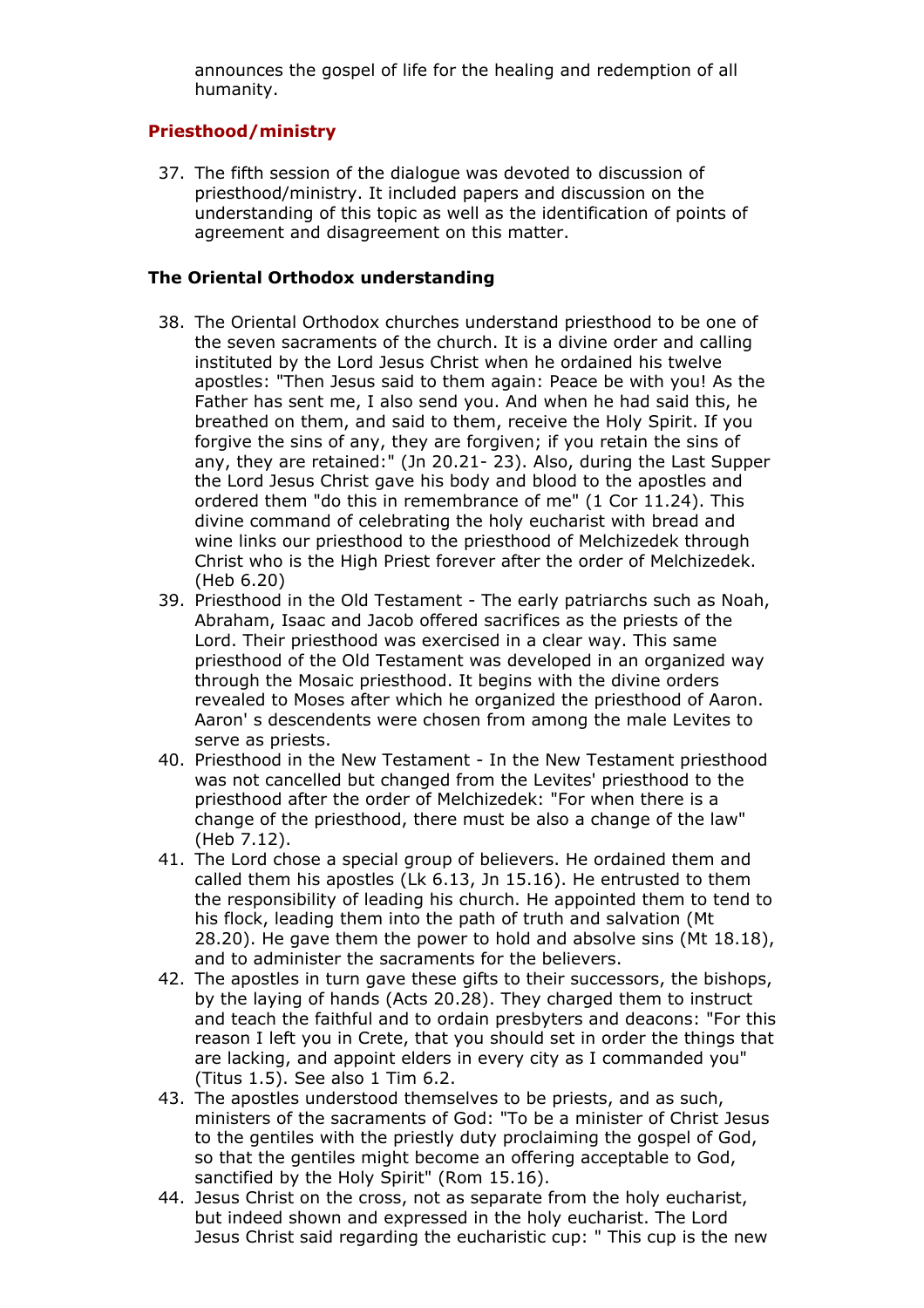testament in my blood" (Lk 22.20 and 1 Cor 11.25). St Paul also writes the following: "For as often as you eat this bread, and drink this cup, you do show the Lord's death till he comes" (1 Cor 11.26).

- 54. If Jesus Christ is the High Priest after the order of Malchizedek, who used bread and wine for his offering, it follows necessarily that the priesthood of the New Testament is an office to celebrate the holy eucharist by offering bread and wine. This eucharistic offering is not a repetition of the sacrifice of the cross, but is the sacrifice of the cross present in the church everywhere and in all generations, beyond time and space limitations.
- 55. The Lord Jesus Christ commanded his apostles: "Go and make disciples of all nations, baptizing them in the name of the Father and of the Son and of the Holy Spirit" (Mat. 28: 19). The apostles were able to ordain baptized believers as bishops, priests and deacons even out of gentiles without being necessarily descendents of the people of Israel. This was prophetically mentioned in the Old Testament: " And they shall declare my glory among the gentiles. And they shall bring all your brethren for an offering unto the Lord out of all nations. ..And I will also take of them for priests and levites, says the Lord" (Is 66.19-21).
- 56. Spiritual priesthood Any believer in Christ can offer up spiritual sacrifices to God. This applies to both Old Testament and New Testament, as is written: "Let my prayer be set forth before You as incense; and the lifting up of my hands as the evening sacrifice" (Ps 141.2) and "By Him therefore, let us offer the sacrifice of praise to God continually, that is, the fruit of our lips, giving thanks to his name" (Heb 13.15). But this does not mean that those who are offering spiritual sacrifices, like praying and praising the Lord and helping the poor, are official priests offering the eucharistic sacrifice and ministering in the church.
- 57. A kingdom of priests It was equally mentioned in the Old Testament and the New Testament that the people of God are a kingdom of priests: " And you shall be unto me a kingdom of priests, and a holy nation" (Exodus 19:6) and "But you are a chosen generation, a royal priesthood, a holy nation, a peculiar people" (1 Pet 2.9). This does not imply at all that the whole people of God are officially priests serving the altar in the church.
- 58. In view of the last two points we can understand (1 Pet 2.5): "You also, as living stones, are built up a spiritual house, a holy priesthood, to offer up spiritual sacrifices acceptable to God by Jesus Christ."
- 59. Threefold priesthood While we acknowledge the spiritual priesthood of all believers in Christ, three ranks of priesthood - episcopos, presbyter and deacon - were instituted in the holy church through the power of the Holy Spirit (1 Tim 3.5; Titus 1.5; Acts 6.5-6).
- 60. The role of laity The participation and involvement of the faithful in the whole liturgical and sacramental life of the church is very important and this is always affirmed throughout the life and witness of the church.
- 61. The dual role of the priesthood: In offering the holy eucharist the priest acts as the representative of the whole creation. Priest represents the people of the church in front of God and represents God in front of the people and he performs his service by the power of the Holy Spirit.
- 62. Laying on of hands and apostolic succession: Laying on of hands was practised by the apostles for different purposes. It is not used only for ordination, but for many other purposes - for blessing the people as Jesus has done with the children (Mt 19.13), for healing the sick (Mk 15.18), for confirmation (Acts 8.15-17) and for ordination (Acts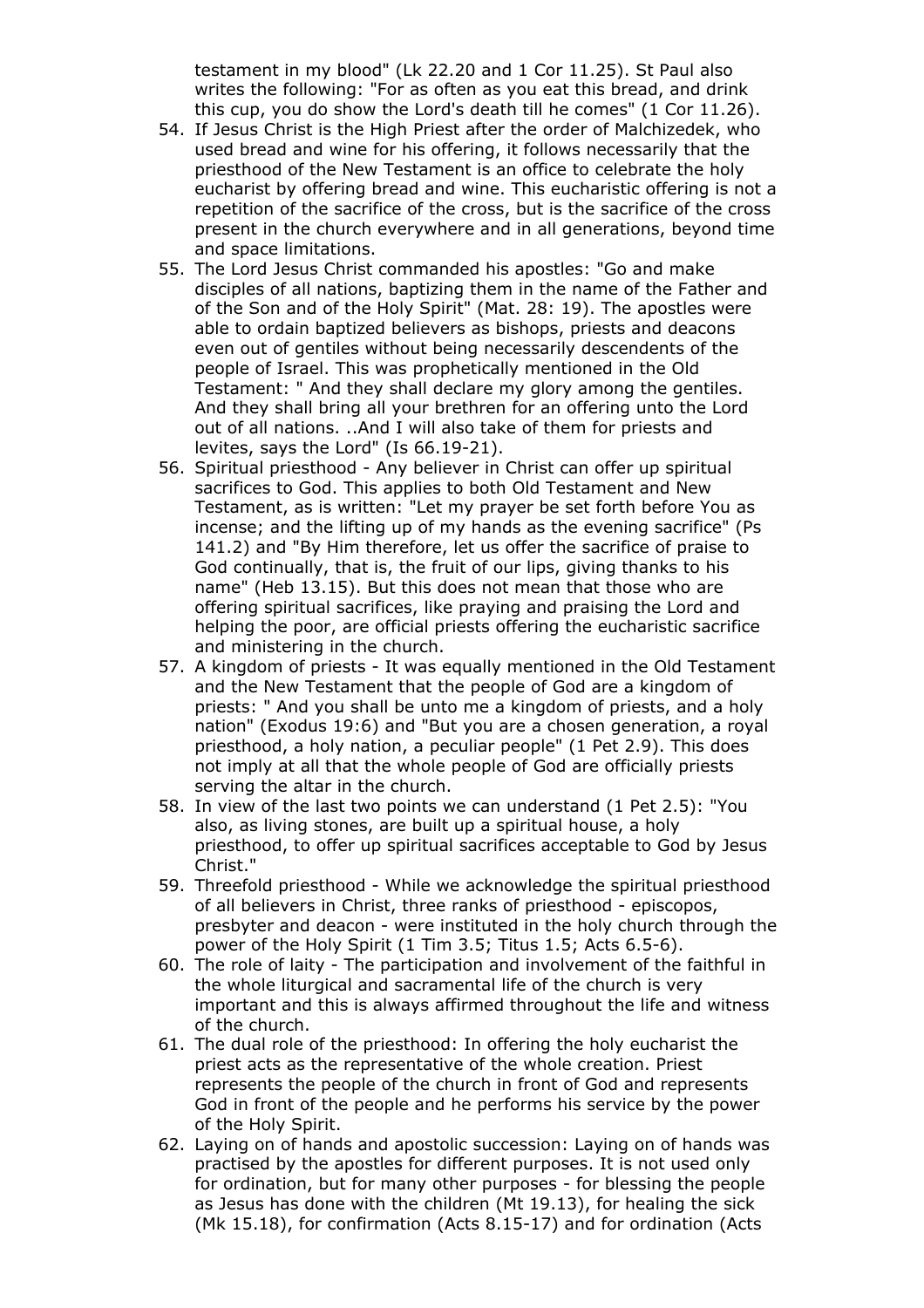6.6; Acts 13.3; 1 Tim 4.14; 1 Tim 5.22).

- 54. The authority of laying on of hands for ordination, consecration and confirmation was confined to the apostles so that Philip, the ordained deacon and preacher, after baptizing the people of Samaria could not lay hands on them to grant them the gift of the Holy Spirit, and the church sent the apostles St Peter and St John especially to Samaria to pray and lay hands upon the people in order to receive the Holy Spirit (Acts 6.5; 8.5, 12, 14-17). The apostles passed on the authority of laying of hands to some of the presbyters whom they have ordained by making them bishops who were able to ordain presbyters (1 Tim 5.22; Titus 1.5).
- 55. This apostolic succession remained unbroken in the church as the Lord has promised: "You did not choose me, but I chose you and appointed you to go and bear fruit- fruit that will last" (Jn 15.16).
- 56. Service of women in the church Women are honoured in the church and can become saints who are venerated at all levels. St Mary is the most venerated saint in the church, but she was not a priest serving the altar. They can serve as deaconesses without having a priestly order. They do not serve in the sanctuary or officiate at the sacraments of the church, but they can help the bishop and the priest in many pastoral offices. Women can be prophets, but cannot be priests or teachers of the church.
- 57. The church is following the teachings of the holy scriptures which declare that the man is the head of the woman although they are equal in nature: "Now I want you to realize that the head of every man is Christ, and the head of the woman is man, and the head of Christ is God" (1 Cor 11.3; see also Eph 5.22,23,32). Also, the holy scriptures tell us that women are not allowed to teach men or have authority over them (1 Tim 2.11, 15; 1 Cor 14.33,34-38).There were no women priests in the Old Testament, too. The icon of Christ and the church can be seen in the relation of man and woman in the church.

# **The Reformed understanding**

- 58. The Reformed understanding of ministry begins with the ministry of the whole people of God who, as the body of Christ, continue Christ's ministry to the world. This ministry, empowered by the Holy Spirit, follows the pattern of Christ's threefold ministry of prophet, priest and king through the proclamation of the faith, the practice of Christian love and the search for justice and peace in the world. This ministry is the privilege and responsibility of every believer by virtue of their baptism into Christ. In this context the Reformed tradition speaks of the "priesthood of all believers". In addition to the general priesthood of all believers the Reformed tradition also maintains a ministry of elders. Elders are chosen and appointed from the congregation to form a conciliar body that is responsible for spiritual discipline, the exercise of public worship and the governance of the life of the church.
- 59. The Reformed tradition also maintains a particular ministry of the word and sacrament. This ministry is bestowed on those who the church recognises as being called and empowered by God to be set apart to this function. The minister of word and sacrament is an elder with a particular responsibility for teaching and the celebration of the sacraments. There is equality between teaching elders (ministers of word and sacrament) and the ruling elders. The ministry of word and sacrament is vital for the upbuilding of the church and the edification of God's people. The importance of this ministry can be demonstrated by reference to the traditional Reformed criteria for the recognition of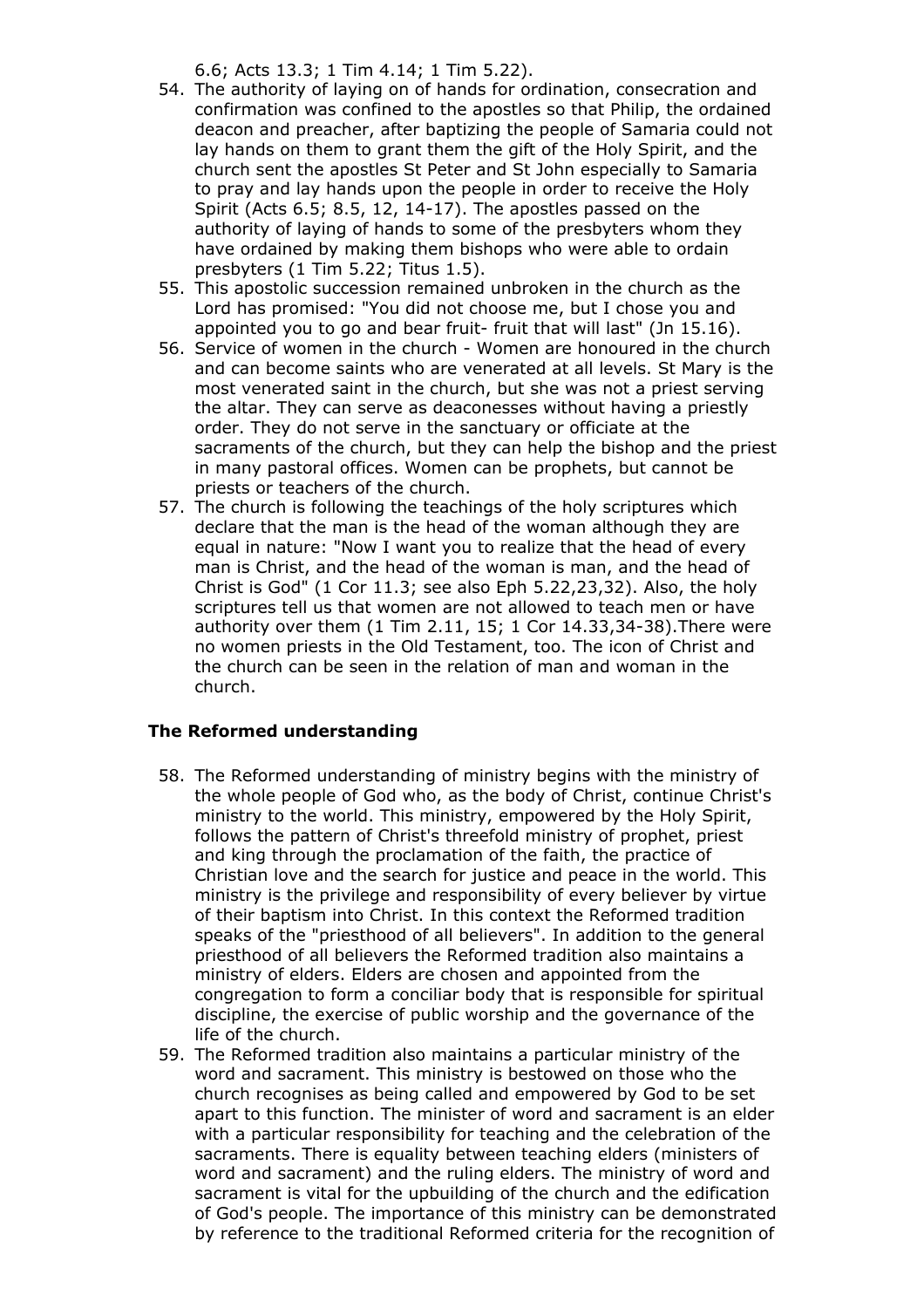a true church, namely a church exists wherever the Word of God is faithfully preached and heard and the sacraments administered according to the Word of God.

- 60. Admittance to the ministry of word and sacrament follows the preparation of the candidate through a programme of theological training and examination by the church. Ordination to the ministry of word and sacrament requires the call of God's people and is administered by a prayer of invocation of the Holy Spirit and the laying on of hands by elders of the church. In this unrepeatable act of ordination the ministry is formally entrusted to the ordinand and the ordinand vows to be faithful to God in their practice of ministry. Most Reformed churches ordain both women and men to the ministry of word and sacrament. On the basis of their one baptism and their participation in the priesthood of all believers women and men are called by the Holy Spirit to the ordained ministry.
- 61. The Reformed tradition regards the institutional expression of ministry as belonging to the *bene esse* of the life of the church rather than the *esse*. As such the precise organization and pattern of ministry is in principle revisable as the church responds, under the direction and guidance of the Holy Spirit and in faithfulness to the scriptures, to changing historical circumstances. Generally speaking, member churches of the Reformed family do not have a personal episcopate. The exercise of episcope is vested in communal and conciliar bodies where ruling elders and teaching elders are represented on equal basis. The Reformed tradition believes itself to be in continuity with the faith of the apostles as evidenced by its proclamation of the gospel, its celebration of the sacraments, its acceptance of the creeds and its service to the world.

## **Points of agreement**

- 62. Both traditions acknowledge that the Lord Jesus Christ is the foundation of all ministry in the church.
- 63. The celebrant of the sacraments in the church should be an ordained priest/minister who should have a special gift through the power of the Holy Spirit.
- 64. Baptism and eucharist are accepted sacraments in each tradition in spite of the difference in understanding of the essence and implications of these sacraments. These differences require further discussion.
- Spiritual/universal priesthood (as distinct from official ordained 65. priesthood in the Oriental Orthodox understanding) is granted to all who believe in Christ, including men and women.
- 66. Conciliarity of the church and conciliar forms of government are expressed and practised in both traditions.

## **Points of disagreement**

## **The Oriental Orthodox view**

- 67. The concept of priesthood in the Oriental Orthodox differs from the Reformed tradition. The Oriental Orthodox believe in a clear distinction between the official priesthood and the spiritual priesthood of all believers in Christ in both the Old Testament and the New Testament.
- 68. The unbroken apostolic succession by the laying on of hands is essential for the continuity of priestly ministry in the church.
- 69. The bishop is the successor of the apostles. Only the bishop is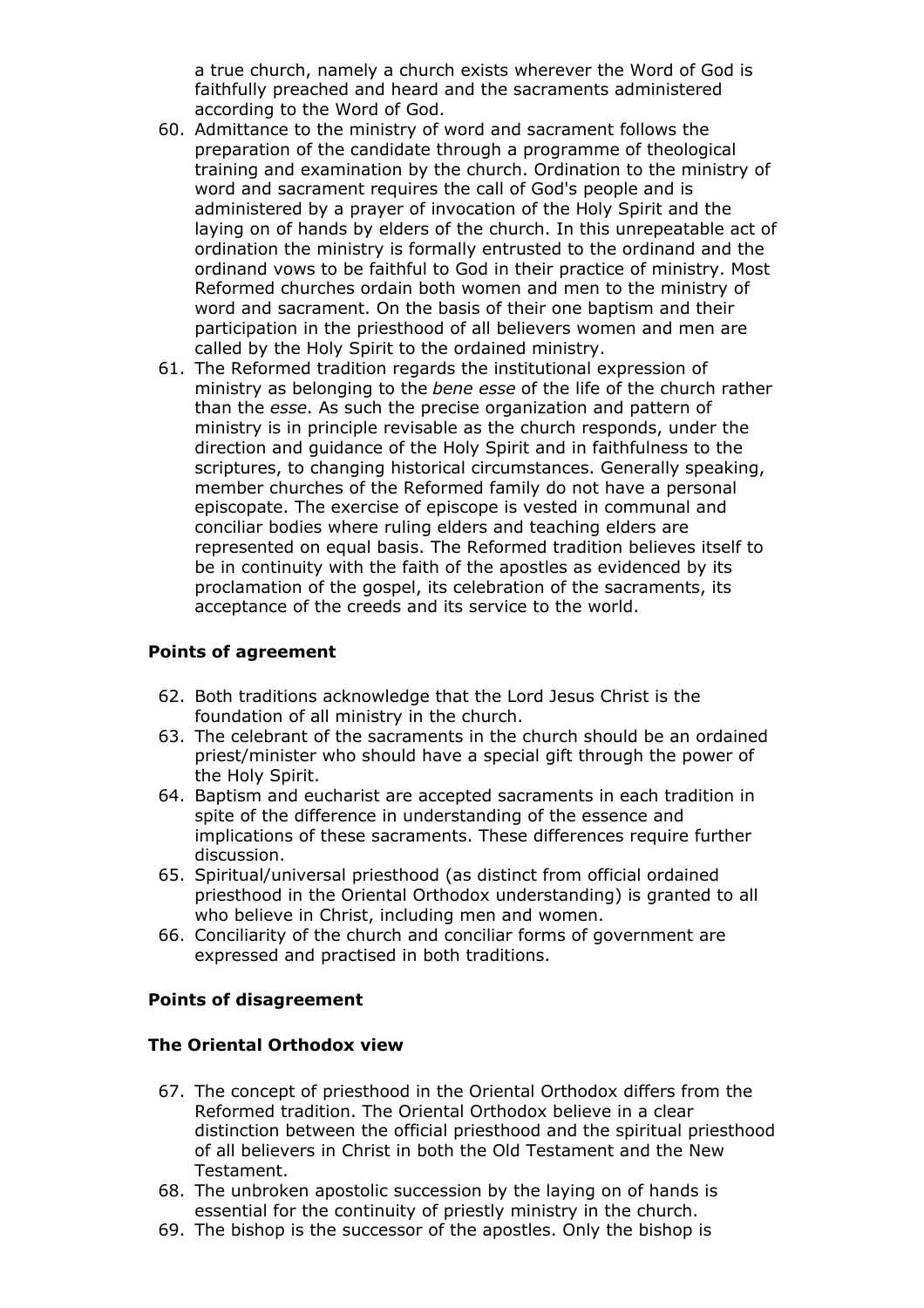entitled to perform ordination by the laying on of hands.

- 70. Three ranks of priesthood, namely bishop, priest and deacon, are clear and distinct in the Oriental Orthodox tradition from the beginning of the early church.
- 71. In order that the Lord Jesus Christ should be believed as the High Priest after the order of Melchizedek, it follows necessarily that there should be also priests in the church offering the eucharist using bread and wine.
- 72. The priestly offering of the eucharist makes the sacrifice of the cross present everywhere and in every generation beyond space and time limitations, and as such is not understood as a repetition of the sacrifice of the Lord on the cross.
- 73. The following seven sacraments are recognized and practiced in the life of the church: baptism, confirmation, repentance and confession, holy eucharist, matrimony, anointing the sick and priesthood.
- 74. The ordination of women to priestly ministry is unacceptable based on the teachings of the holy scriptures.

# **The Reformed View**

- 75. It is a common Reformed understanding that a uniform church order which is universally applicable in all times and all places cannot be found in the New Testament. The Reformed understanding of holy scripture does not necessarily suggest the practice of a hierarchical pattern of ministry. The Reformed churches assert that they are in continuity with the succession of apostolic faith. The uninterrupted episcopal succession does not in itself guarantee the pure proclamation of the gospel and the proper administration of the sacraments.
- 76. In relation to the ministry of word and sacrament, Reformed churches affirm that the ordained minister does not differ from any other believer except in function. The ordained minister does not possess a distinct character or "imprint". The ordained ministry belongs to the wellbeing of the church (*bene esse*). Since the priestly ministry has been fulfilled by Christ, a minister of a Reformed church does not perform any special priestly function. The Reformed tradition asserts that the power to ordain is not vested in an individual person or office but belongs communally to the church. The call of God, adequate ministerial formation and the invocation of the Holy Spirit are the indispensable prerequisites for ordination. The act of ordination does not simply depend on the "laying on of hands'.
- 77. Most Reformed churches do not agree that the ordained ministry is withheld from women. According to the Reformed understanding there are no biblical or theological reasons for denying ordination to women.

# **Sacraments**

78. The last two sessions of the Oriental Orthodox-Reformed dialogue discussed extensively the doctrine, number and practice of the sacraments in the two families. Variations and differences between the two traditions concerning the nature and number of the sacraments were openly expressed.

## **The Oriental Orthodox view**

79. The Oriental Orthodox family of churches believes in seven sacraments; namely, baptism, chrismation, repentance and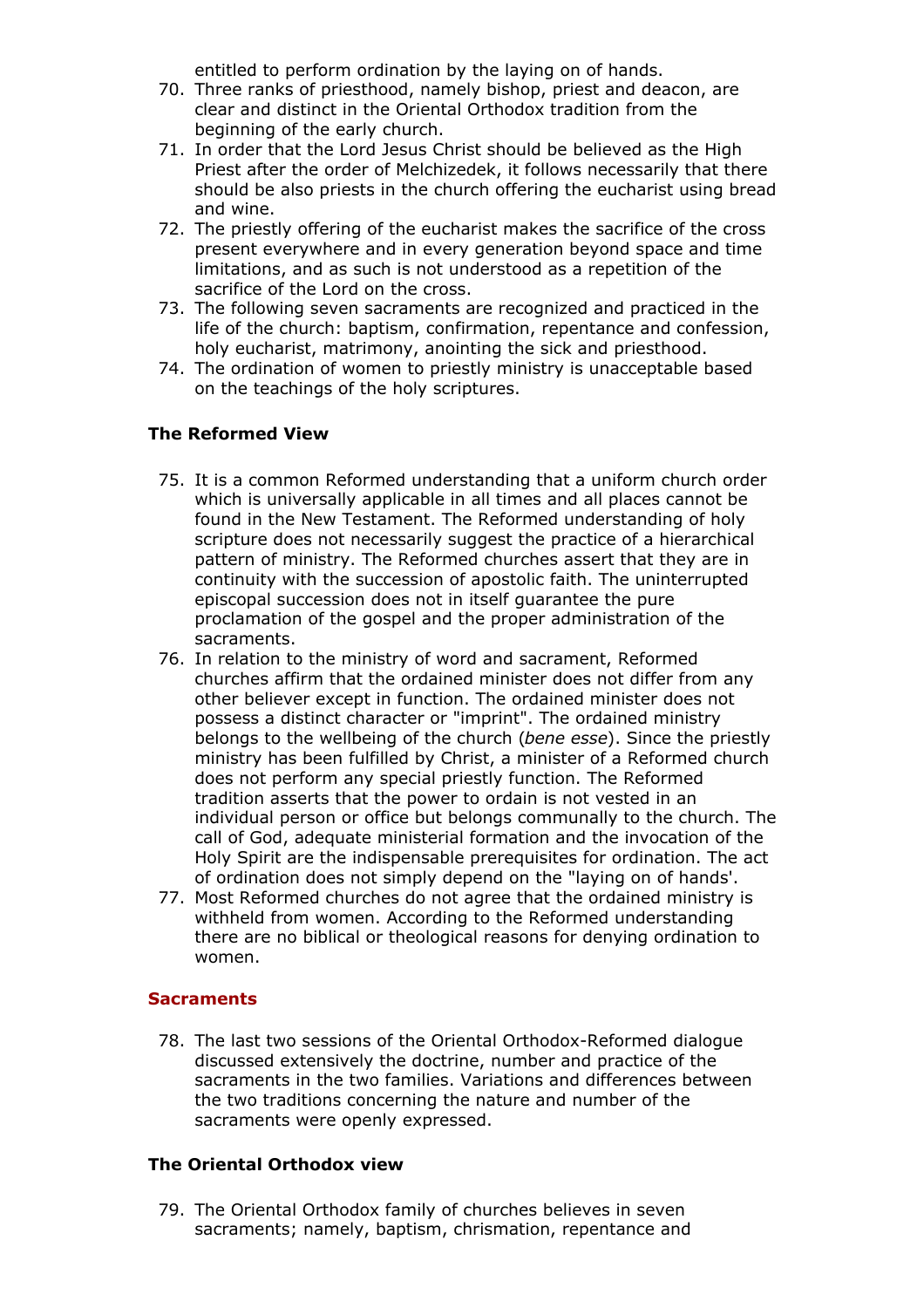confession, eucharist, priesthood, marriage (matrimony) and unction of the sick..

- A sacrament performed by a canonically ordained priest in a concrete 80. form of a special material is an unseen work of the Holy Spirit.
- 81. The role of the Holy Spirit in the sacraments is essential because the gifts of God are "from the Father through the Son by the Holy Spirit." (Saint Athanasius wrote: "The Father does all things through the Word in the Holy Spirit", *First Letter to Serapion*, Chapter 28, "Concerning the Holy Spirit" - Shapland pp.134/135).
- 82. The minister of the sacrament is the steward of God as is written by St Paul: "Let a man so consider us, as servants of Christ and stewards of the mysteries of God" (1 Cor 4.1), "For a bishop must be blameless, as a steward of God" (Titus 1.7).
- 83. In the Oriental Orthodox presentations, the role of the Holy Spirit in the seven sacraments was clarified based on the holy scripture. Therefore, the role of the Holy Spirit cannot be divided from the sacraments.
- 84. The sacraments of the church are experienced as a life that one lives inside the church and not as something that one just hears about. One tastes its efficacy and experiences its effect in his life, and the more he experiences such effect the more his belief in it increases.

## **The Reformed view**

- 85. The two sacraments administered by the Reformed churches, baptism and the eucharist, are always celebrated in the context of worship. A major difference between the two families is in the number of sacraments observed. Although the Reformed tradition does not recognise marriage, ordination, confirmation and confession and onction as sacraments, their importance as religious ordinances is not ignored. For example, our worship books contain several different orders of worship such as morning prayer, Sunday public worship (including confession and eucharist), baptism, wedding, memorial service, ordination, installation, healing, and confirmation. These rich and varied liturgical practices show that we have these rites in common with the Oriental Orthodox family. From the perspective of our lay people or members, these ceremonies are very important.
- 86. For the Reformed family of churches, two of these practices are dominical sacraments, namely baptism and eucharist. Based on the teaching of our Lord Jesus Christ (Mt 26.26-28; 28.18-20), we regard them as means of grace made available by God to all people through the church. While affirming that baptism and the eucharist are essential, we do not limit God's grace to these means. God's power to save is in God's hands alone.
- 87. In which way are the sacraments means of salvation? We understand grace to be communicated by God, not in any automatic way. We do not believe there is anything mechanical about the process of God's salvation. In the final analysis, it is God's grace rather than human action and it is normally a lifelong commitment.
- 88. Word and sacrament are very closely linked in the Reformed tradition: "It is the efficacy of the word that is brought to light in a sacrament, for a sacrament is a proclamation of the gospel - different in form, but not in function, from the preaching of the word".
- 89. Reformed liturgies were developed in the 16th century when the protestant Reformers, confronted with worship practices they considered unacceptable, went back to the original sources of scriptures and worship practices of the early church. Over the centuries, there have been renewed attempts to reappropriate the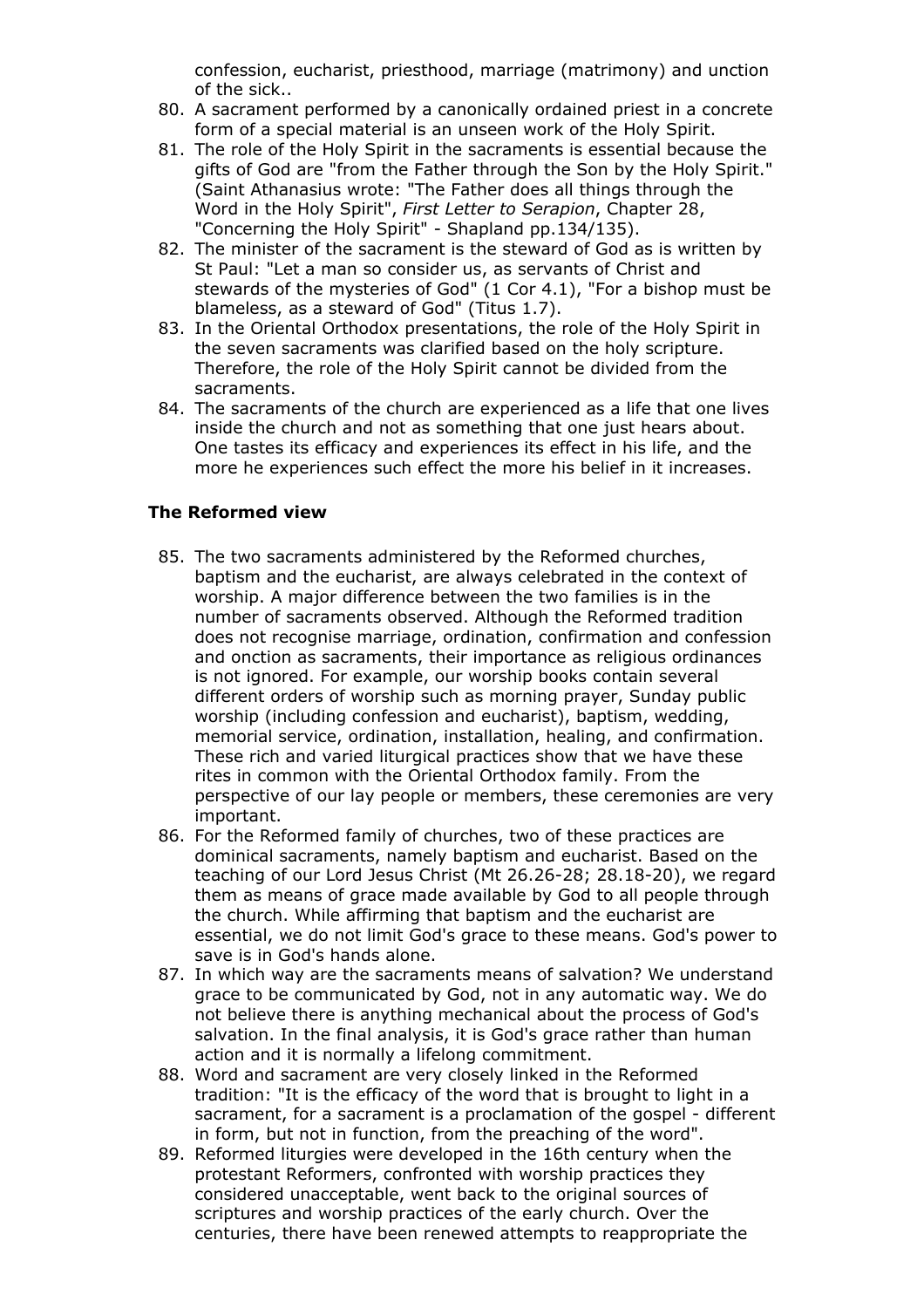biblical meaning of worship. Such changes are implemented by the highest synodal levels of our churches. They involve lengthy consultations with theological experts and church members.

90. Reformed churches regarded the full participation of lay people as essential to both sacraments. The administration includes always lay and clergy participation. They are in fact corporate acts of the congregation. For instance, baptism liturgies commit parents and the congregation equally to the Christian nurture and development of a child. Lay people participate together with the ministers in the preparation for the sacraments. In the eucharist, this includes prayer, confession and proclamation.

## **Emerging convergence**

While differing on many points concerning the number and nature of 91. the sacraments, both families affirm that the sacraments are the gracious gifts of God for nourishing and maintaining the life of the church and for strengthening her union with Christ.

## **Conclusion**

- 92. Our seven sessions of dialogue have been only the beginning of a process of acquaintance and mutual knowledge between two Christian traditions that have never officially engaged in dialogue with each other before. Centuries of separation and minimal or non-interaction on the ecclesiastical, theological and spiritual levels but also on the cultural level - have made our dialogue both exciting and slow. Exciting, because we felt that we were breaking new ground by simply getting to know each other and how we understand and express our Christian and ecclesial identities. Slow, because we realized that we needed to catch up with each other on many levels and required much more time together to bear lasting fruit in our encounters. Nevertheless, the results we did achieve were quite significant and certainly historic, eg, the agreement on Christology that resolved a centuries-old theological controversy. We realize that there are many areas of theological difference which still exist and need further dialogue.
- 93. The Oriental Orthodox-Reformed dialogue has already given the opportunity to discuss issues of mutual concern. None can foresee the results clearly today. Any activity intending church unity is an answer to the call of Jesus Christ that churches exhibit Christian unity in order to bear witness to his mission in the world. Who knows how the Holy Spirit has led this dialogue in planting unity among the Reformed and the Oriental Orthodox families of churches in generations to come? Hope for Christian unity is both present and future. We pray that God may use us for the fulfilment of this hope.
- 94. We submit this Report to the authorities of the Oriental Orthodox churches and to the executive committee of the World Alliance of Reformed churches for their consideration and action.

## **Appendix I: papers presented**

## **First session: Anba Bishoy Monastery, Wadi-El Natroun (Egypt), May 2-5 1993**

Introduction to the Oriental Orthodox churches (Bishop Matta Roham Mar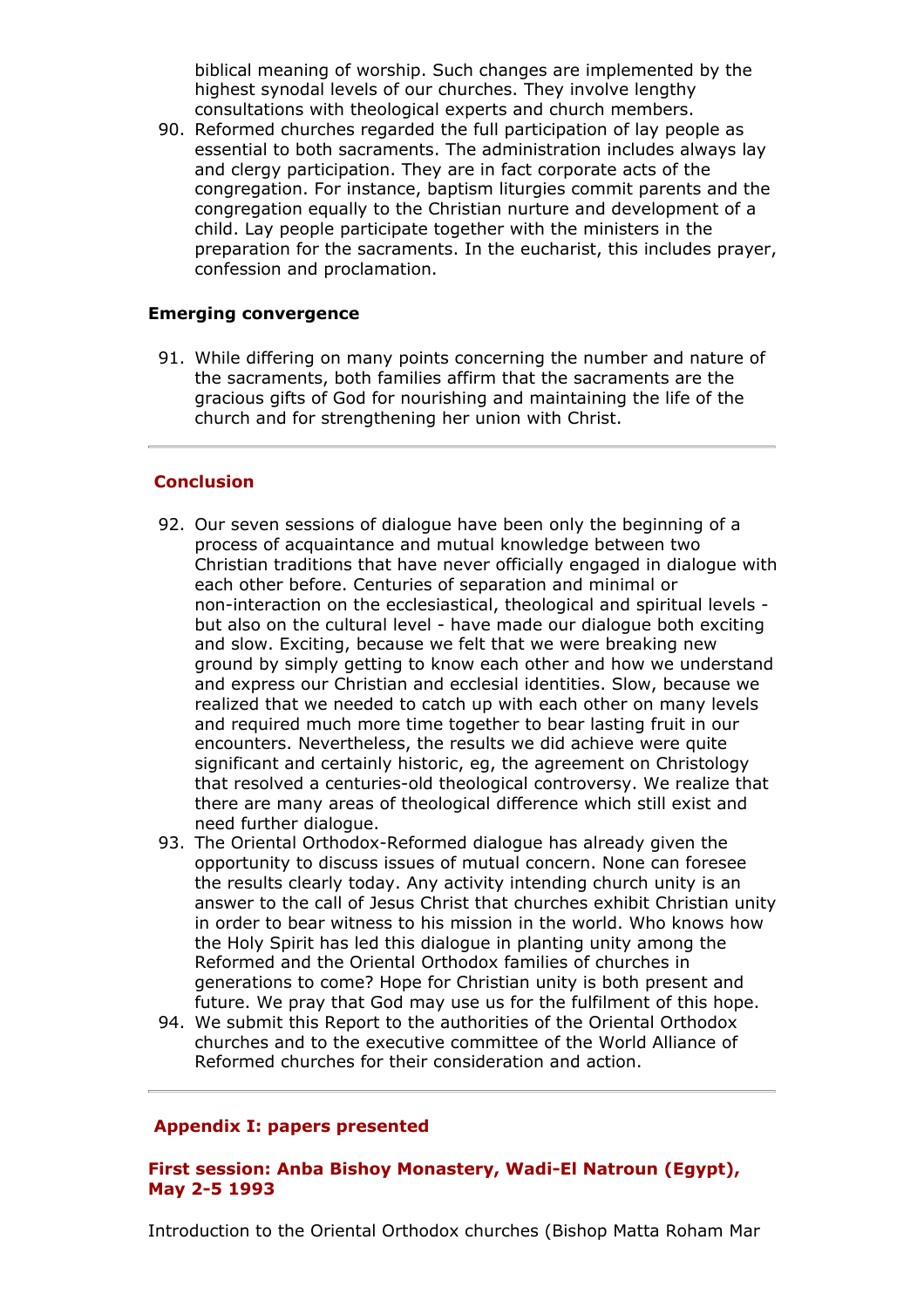Eustathius)

The main characteristics of the Reformed churches (Dr Karel Blei) Oriental Orthodox view of tradition and scripture (Pope Shenouda III) A Reformed view on tradition and scripture (Dr Silke-Petra Bergjan) The nature and the mission of the church: an Oriental Orthodox view (Dr Kondothra M George)

The nature and the mission of the church: a Reformed view (Dr Samuel Habib)

## **Second session: Driebergen (The Netherlands), September 10-15 1994**

Christological controversies of the fourth and fifth centuries (Dr George Sabra)

A survey of the recent bilateral agreements between the Oriental (non-Chalcedonian) Orthodox churches and the Eastern Orthodox church and other Christian communions (Metropolitan Bishoy)

The bilateral agreements between the Oriental Orthodox and the Eastern Orthodox: a Reformed response (Dr Silke-Petra Bergjan)

Tradition and its role in the Syrian Orthodox Church (Bishop Matta Roham Mar Eustathius)

Holy Scripture and tradition: a Reformed perspective (Dr Rebecca Weaver) Holy Scripture: its use and misuse from an Oriental Orthodox perspective (Dr Kondothra M George)

The use and abuse of the Scriptures in relation to mission, evangelism and proselytism from a Reformed perspective (Dr Peter McEnhill)

## **Third session:Sophia Centre, Kottayam (India), January 10-15 1997**

Theology and Theologian: their Function and Authority in the Orthodox Church (Dr Kondothra M. George)

The Beauty and Service of Theology (Dr Milan Opocensky) A Brief History of the Reformed churches in India (Dr Franklyn J Balasundaram)

Holy Scripture, its authority and its inspiration (Dr Karel Blei)

# **Fourth session: Richmond, Virginia (USA), January 9-16 1998**

Mission: An Oriental Orthodox Perspective (Dr M George Kondothra George)

The Nature of the Church from a Reformed Perspective (Dr Christopher B Kaiser)

Some Key Issues in Contemporary Mission Debate (Dr HS Wilson)

## **Fifth session: St Ephrem Syrian Orthodox Seminary, Ma'arat Saydnaya (Syria), January 10-15 1999**

The Understanding of Ministry in the Reformed Tradition (Dr Peter McEnhill)

Ministry in the Orthodox Tradition (His Grace Archbishop Aphrem Karim Mar Cyril)

The Link Between Priesthood and Eucharist in the New Testament (Metropolitan Bishoy)

## **Sixth session: Musselburgh, Scotland, January 11-16 2000**

Introduction to the Sacraments of the Church (Metropolitan Bishoy)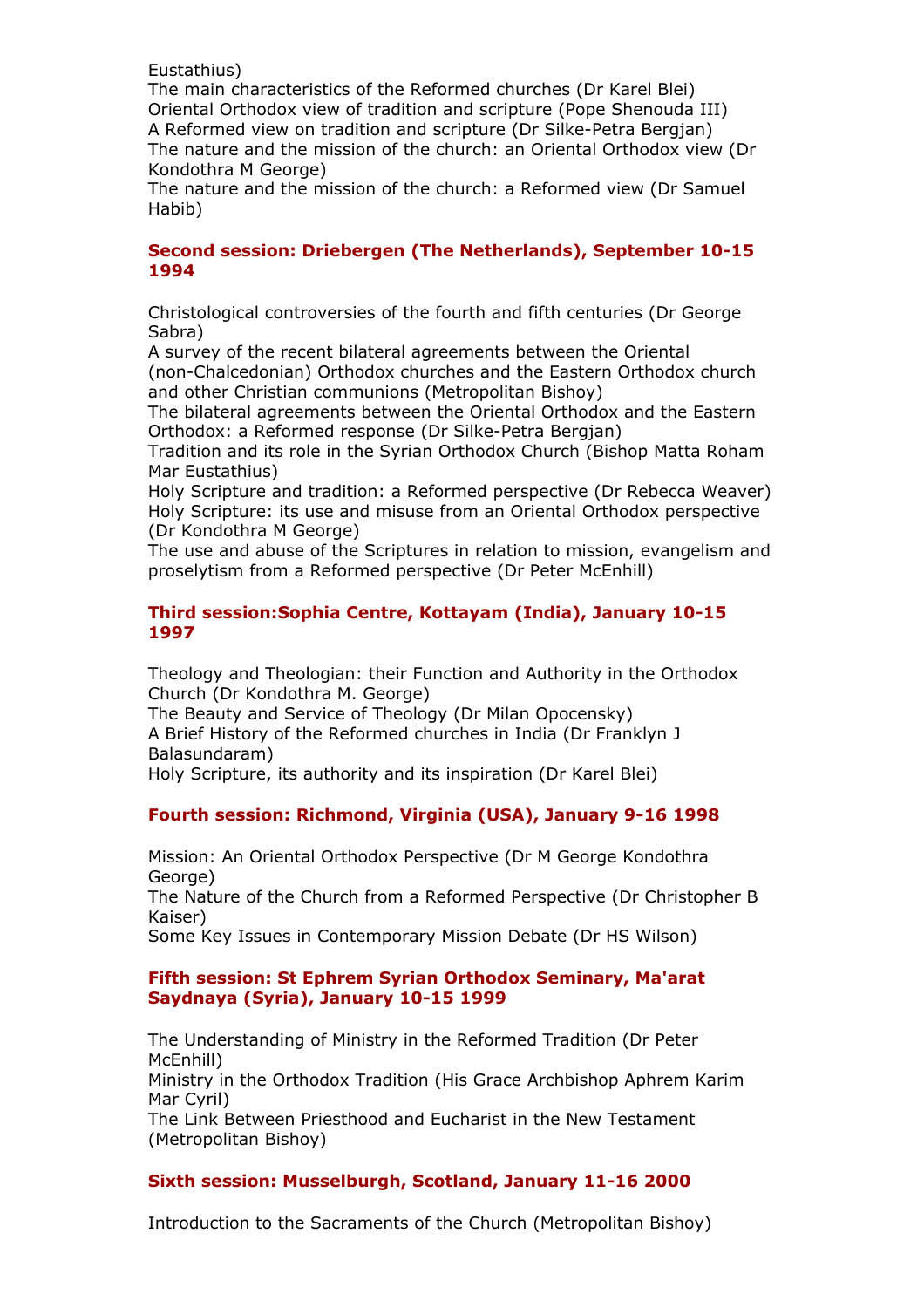The Mystery/Sacrament of Baptism (Very Rev. Nareg Alemezian) Introduction to the Sacrament of Holy Liturgy/Eucharist (Geevarghese Mar Coorilos) An Interrogation of the Sacraments of Baptism and Eucharist (Dr J Jayakiran Sebastian) The Reformed Understanding of the Sacraments (Dr George Sabra)

## **Seventh session: Catholicosate of Cilicia in Antelias, Beirut (Lebanon), January 23-28 2001**

Introduction to the Sacraments: an Oriental Orthodox Perspective (Metropolitan Yohanna Ibrahim Mar Gregorios)

# **Appendix II: participants**

# **Oriental Orthodox**

## **In the 1992 planning meeting**

- His Holiness Pope Shenouda III (Co-chair), Patriarch of Alexandria, Coptic Orthodox Church
- His Grace Archbishop Aram Keshishian, Armenian Apostolic Church
- Dr Kondothra M George, Malankara Orthodox Syrian Church
- His Grace Metropolitan Yohanna Ibrahim Mar Gregorios, Syrian Orthodox Church
- His Grace Archbishop Timotheos, Ethiopian Orthodox Tewahedo Church

# **In the dialogue sessions held between 1993 and 2001**

- His Holiness Pope Shenouda III (Co-chair), Patriarch of Alexandria, Coptic Orthodox Church [1993, 1994]
- His Grace Metropolitan Bishoy (Co-chair from 1997), Coptic Orthodox Church [1993, 1994, 1997, 1999, 2000, 2001]
- Very Rev. Father Nareg Alemezian, Armenian Apostolic Church [1999, 2000, 2001]
- His Grace Bishop Vicken Aykazian, Armenian Apostolic Church [1993, 1997, 1998]
- His Grace Bishop Dirayr Panossian, Armenian Apostolic Church [1997, 1998, 1999, 2000, 2001]
- His Grace Bishop Moussa, Coptic Orthodox Church [1993, 1994, 1997]
- His Grace Bishop Serapion, Coptic Orthodox Church [1993]
- His Grace Bishop Youssef, Coptic Orthodox Church [1998]
- His Grace Bishop Antony, Coptic Orthodox Church [2000]
- His Grace Archbishop Abuna Kerlos, Ethiopian Orthodox Tewahedo Church [2000]
- Rev. Seife Selassie Yohannes, Ethiopian Orthodox Tewahedo Church [1994, 2000]
- His Grace Geevarghese Mar Coorilos, Malankara Orthodox Syrian Church [1993, 1994, 1997, 1998, 1999, 2000, 2001]
- Dr Kondothra M George, Malankara Orthodox Syrian Church [1993, 1994, 1997, 1998]
- His Eminence Metropolitan Philipos Mar Eusebius, Malankara Orthodox Syrian Church [invited 1997]
- Mr PC Abraham, Malankara Orthodox Syrian Church [invited 1997]
- Mrs P Lukose, Malankara Orthodox Syrian Church [invited 1997]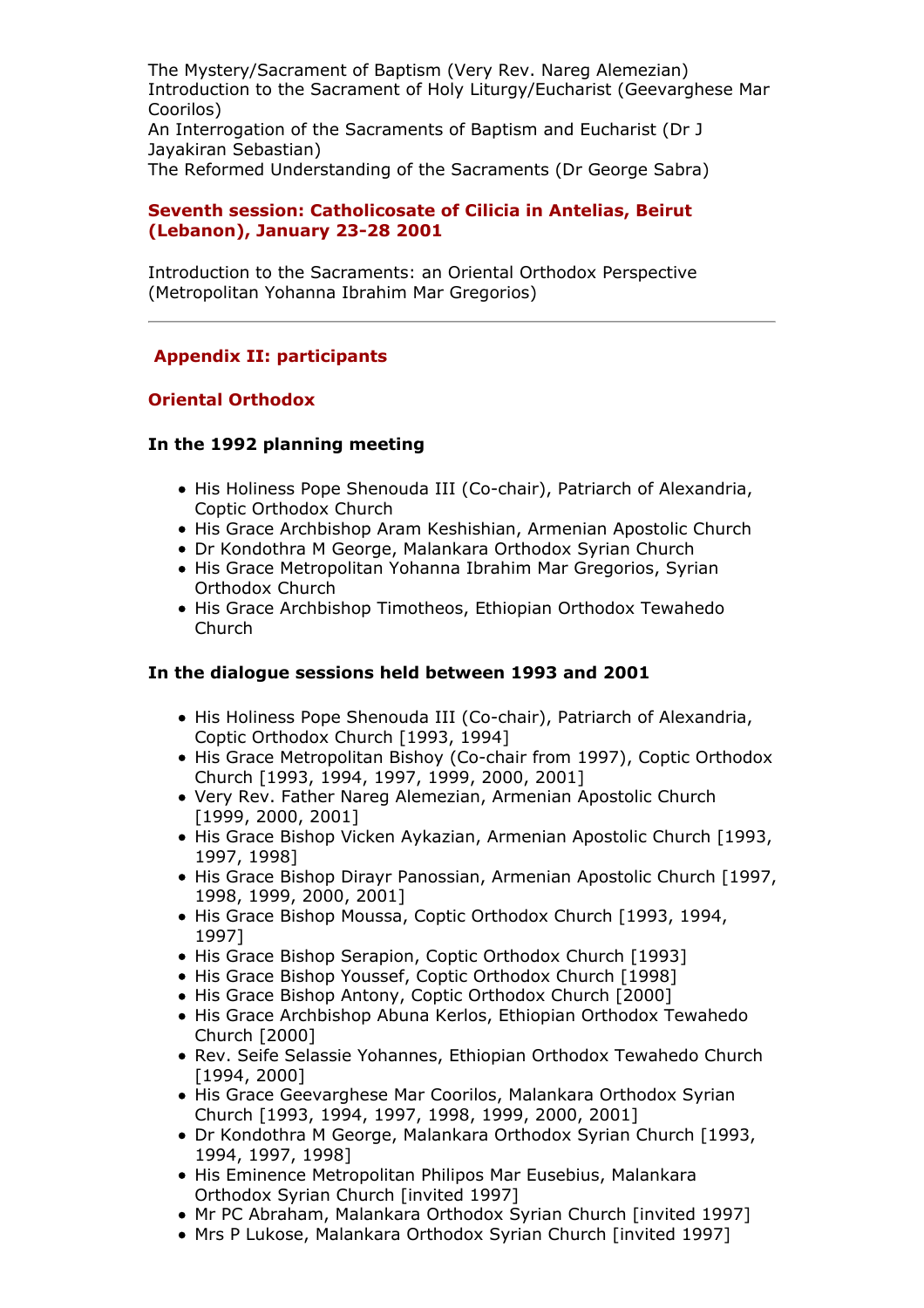- Father John Mathews, Malankara Orthodox Syrian Church [invited 1997]
- Father John Thoma, Malankara Orthodox Syrian Church [invited 1997]
- His Grace Archbishop Yohanna Ibrahim Mar Gregorios, Syrian Orthodox Church [1998, 1999, 2000]
- His Grace Archbishop Aphrem Karim Mar Cyril, Syrian Orthodox Church [1998, 1999, 2000]
- His Grace Bishop Matta Roham Mar Eustathius, Syrian Orthodox Church [1993, 1994, 1999]

# **Reformed**

# **In the 1992 planning meeting**

- Dr Milan Opocensky (Co-chair). Evangelical Church of Czech Brethren
- Dr Silke-Petra Bergjan, Evangelical-Reformed Church, Germany

# Warc Staff

Dr HS Wilson, Church of South India

# **In the dialogue sessions held between 1993 and 2001**

- Dr Milan Opocensky (Co-chair), Evangelical Church of Czech Brethren [1993,1994,1997, 1998, 1999, 2000]
- Dr Jana Opocenska, Evangelical Church of Czech Brethren [1993]
- Dr Silke-Petra Bergjan, Evangelical-Reformed Church, Germany [1993, 1994, 1999, 2000]
- Rev. Dr Karel Blei, The Netherlands Reformed Church [1993, 1994, 1997]
- Dr Samuel Habib, Synod of the Nile of the Evangelical Church, Egypt [1993]
- Rev. Dr Abdel Masih Istafanous, Synod of the Nile of the Evangelical Church, Egypt [1993]
- Dr Christopher Kaiser, Reformed Church in America [1994, 1997, 1998, 1999, 2000, Co-chair 2001]
- Dr Peter McEnhill, Church of Scotland, U.K. [1994, 1997, 1998, 1999, 2000, 2001]
- Dr George Sabra, National Evangelical Synod of Syria and Lebanon [1993, 1994, 1998, 2000, 2001]
- Dr J Jayakiran Sebastian, Church of South India [1993, 1994, 1997, 1998, 2000, 2001]
- Dr Eugene Turner, Presbyterian Church (USA) [1993, 1994, 1997, 1998, 1999, 2000, 2001]
- Dr Harold Vogelaar, Reformed Church in America [1993]
- Dr Rebecca Weaver, Presbyterian Church (USA) [1993, 1994, 1997, 1998, 1999]
- Rev. Emile Zaki, Synod of the Nile of the Evangelical Church, Egypt [1997, 2000]
- Dr HS Wilson [1999], Wartburg Theological Seminary, USA

# **Consultant**

Dr Franklyn Balasundaram, Church of South India [1997]

# Visitors

• Rev. Dr CS Calian, Presbyterian Church (USA) [1998]